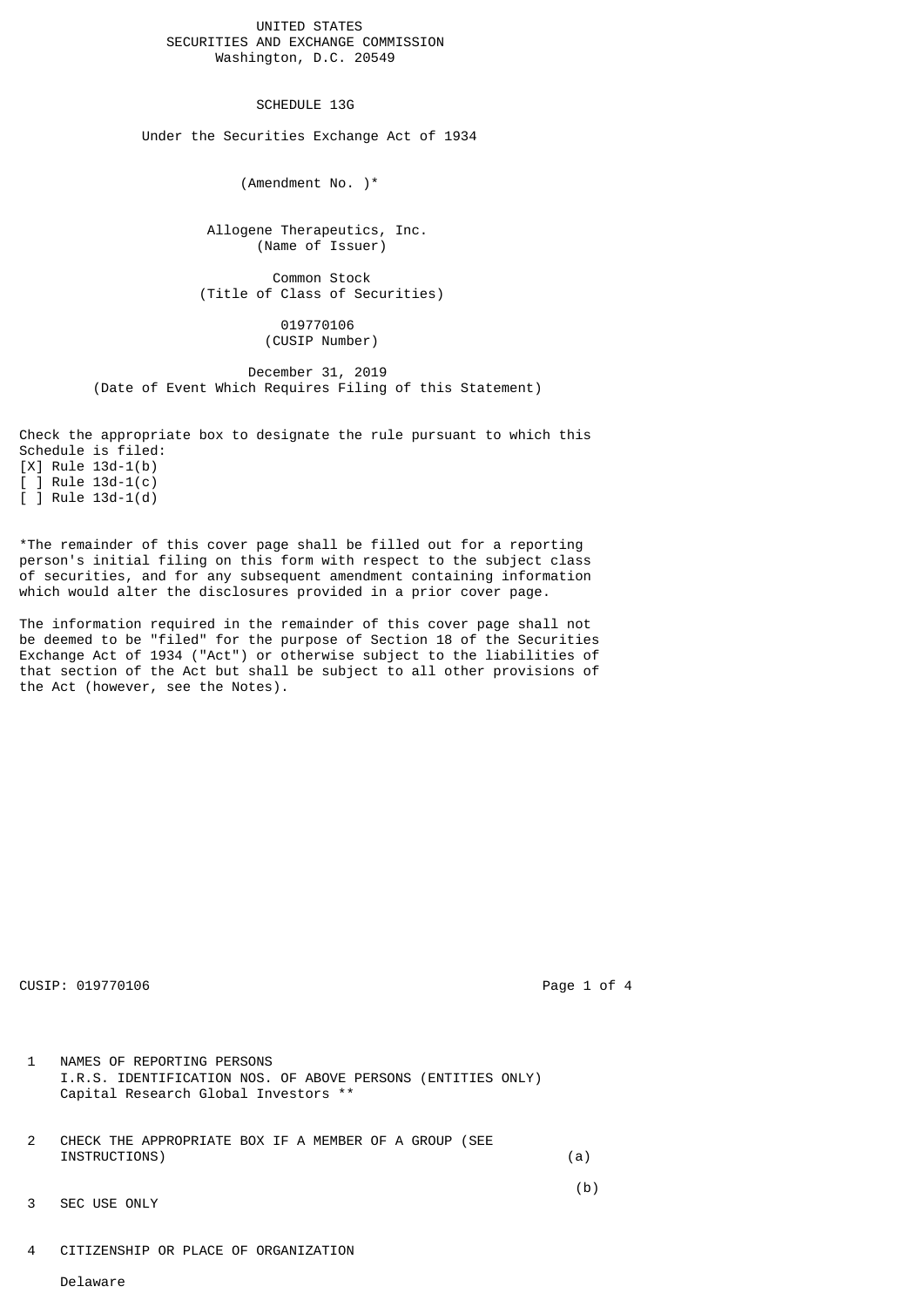5 SOLE VOTING POWER

6,542,678

|    | NUMBER OF<br><b>SHARES</b><br>BENEFICIALL<br>Y OWNED BY<br>EACH<br>REPORTING<br><b>PERSON</b><br>WITH: | SHARED VOTING POWER<br>6.<br><b>NONE</b><br>7 SOLE DISPOSITIVE POWER<br>6,542,678<br>8<br>SHARED DISPOSITIVE POWER |  |
|----|--------------------------------------------------------------------------------------------------------|--------------------------------------------------------------------------------------------------------------------|--|
|    |                                                                                                        |                                                                                                                    |  |
|    |                                                                                                        | <b>NONE</b>                                                                                                        |  |
| 9  |                                                                                                        | AGGREGATE AMOUNT BENEFICIALLY OWNED BY EACH REPORTING PERSON                                                       |  |
|    | $13d - 4$                                                                                              | Beneficial ownership disclaimed pursuant to Rule<br>6,542,678                                                      |  |
| 10 | CHECK BOX IF THE AGGREGATE AMOUNT IN ROW (9) EXCLUDES CERTAIN SHARES<br>(SEE INSTRUCTIONS)             |                                                                                                                    |  |
| 11 | PERCENT OF CLASS REPRESENTED BY AMOUNT IN ROW 9                                                        |                                                                                                                    |  |
|    | 5.3%                                                                                                   |                                                                                                                    |  |
| 12 |                                                                                                        | TYPE OF REPORTING PERSON (SEE INSTRUCTIONS)                                                                        |  |
|    | <b>IA</b>                                                                                              |                                                                                                                    |  |

\*\* A division of Capital Research and Management Company (CRMC)

CUSIP: 019770106 **Page 2 of 4**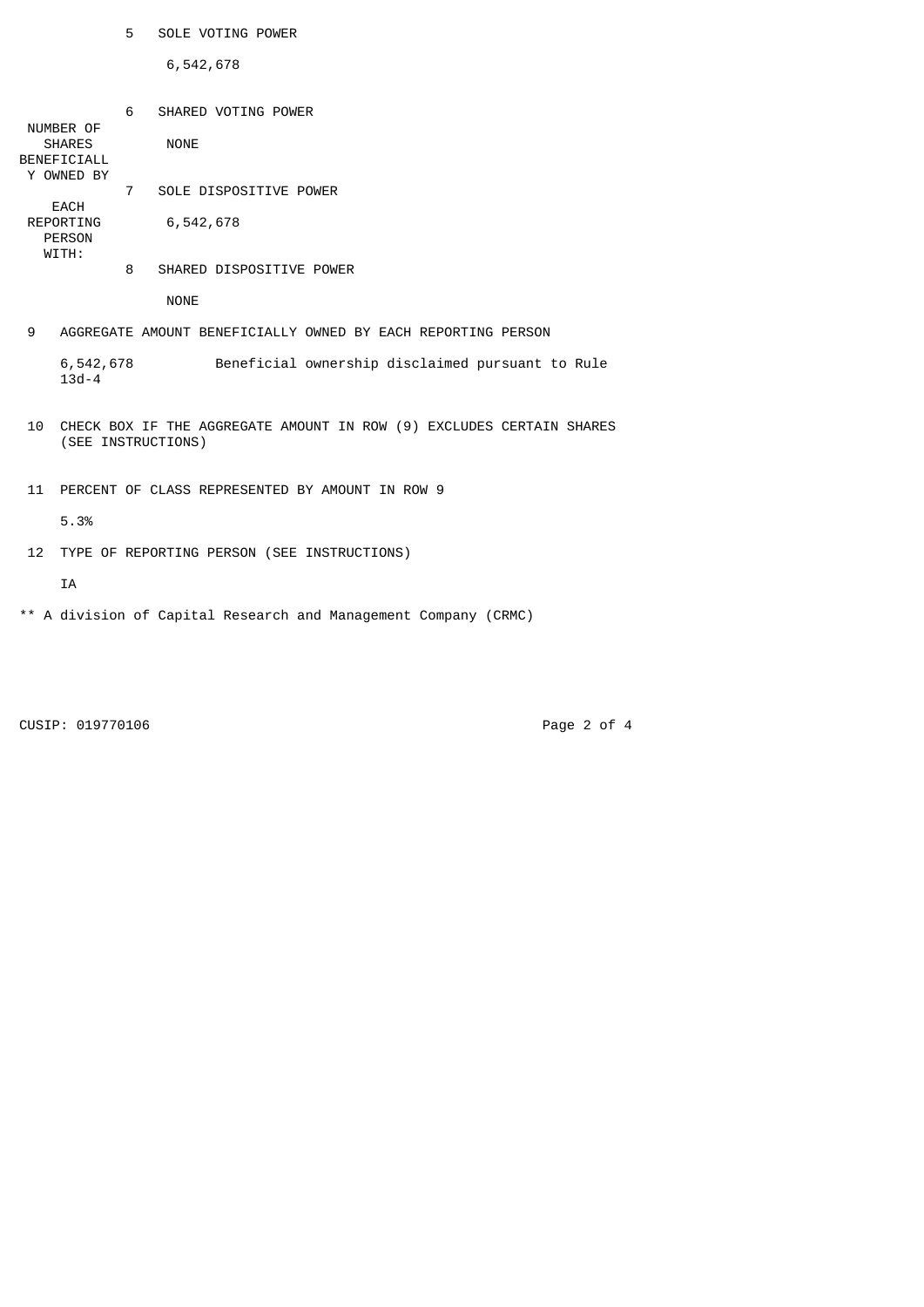## SECURITIES AND EXCHANGE COMMISSION Washington, DC 20549

# Schedule 13G Under the Securities Exchange Act of 1934

#### Amendment No.

- Item 1(a) Name of Issuer: Allogene Therapeutics, Inc.
- Item 1(b) Address of Issuer's Principal Executive Offices: 210 EAST GRAND AVENUE SOUTH SAN FRANCISCO, CA 94080
- Item 2(a) Name of Person(s) Filing: Capital Research Global Investors
- Item 2(b) Address of Principal Business Office or, if none, Residence: 333 South Hope Street Los Angeles, CA 90071
- Item 2(c) Citizenship: N/A
- Item 2(d) Title of Class of Securities: Common Stock
- Item 2(e) CUSIP Number: 019770106
- Item 3 If this statement is filed pursuant to sections 240.13d-1(b) or 240.13d-2(b) or (c), check whether the person filing is a:  $(e)$   $[X]$  An investment adviser in accordance with section  $240.13d-1(b)(1)(ii)(E)$ .

Item 4 Ownership

 Provide the following information regarding the aggregate number and percentage of the class of securities of the issuer identified in Item 1.

- (a) Amount beneficially owned:<br>(b) Percent of class:
- 
- (b) Percent of class:<br>(c) Number of shares (c) Number of shares as to which the person has:<br>(i) Sole power to vote or to direct the vote:
- (i) Sole power to vote or to direct the vote:<br>(ii) Shared power to vote or to direct the vote
- Shared power to vote or to direct the vote:
- $(iii)$  Sole power to dispose or to direct the disposition of:<br> $(iv)$  Shared power to dispose or to direct the disposition of
- Shared power to dispose or to direct the disposition of:

See page 2

 Capital Research Global Investors divisions of CRMC is deemed to be the beneficial owner of 6,542,678 shares or 5.3% of the 121,902,101 shares believed to be outstanding.

Item 5 Ownership of Five Percent or Less of a Class. If this statement is being filed to report the fact that as of the date hereof the reporting person has ceased to be the beneficial CUSIP: 019770106 **Page 3 of 4**